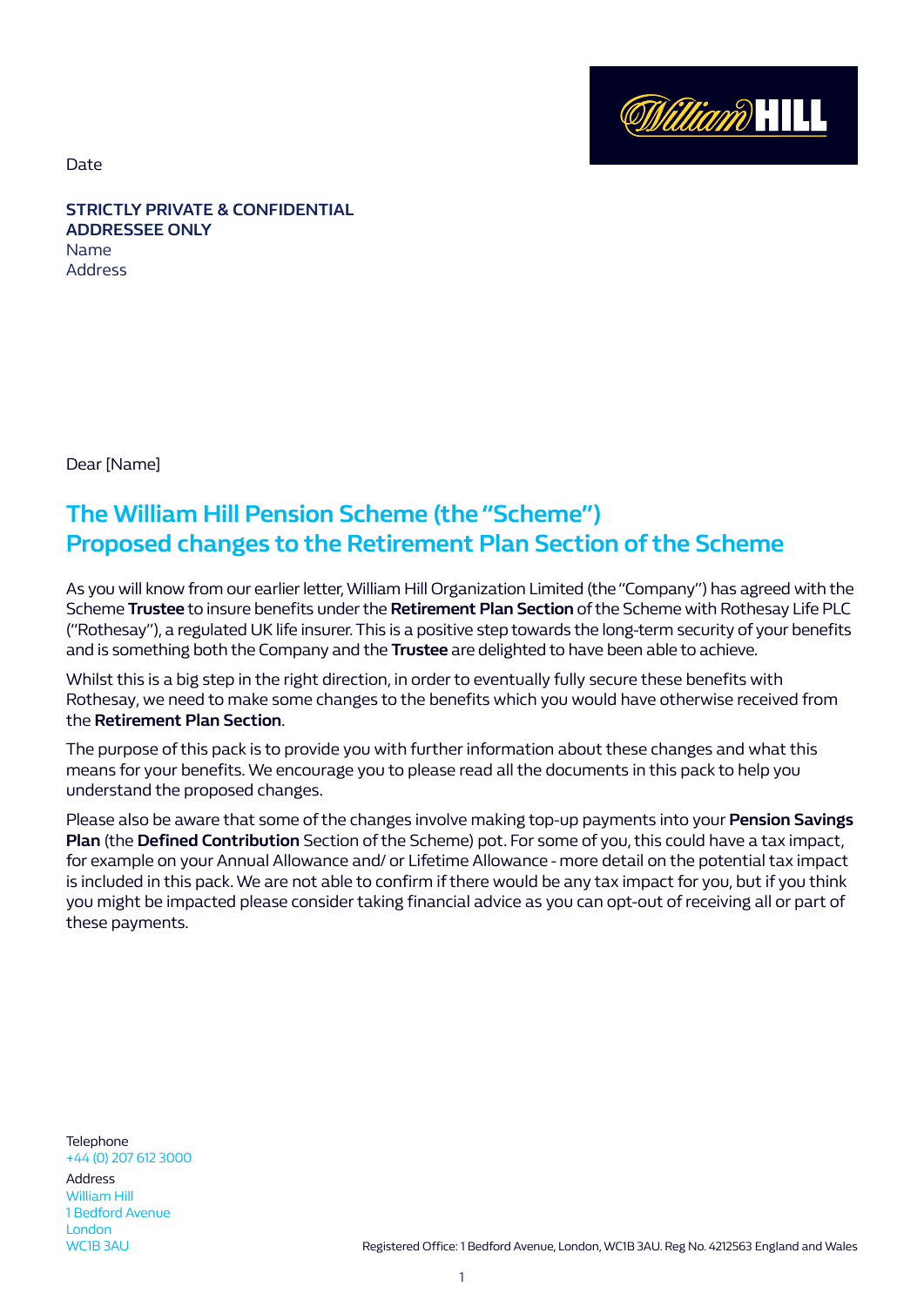#### **In this pack you will find:**

## **Appendix 1: A letter from the Trustee**

A letter from the **Trustee**, which:

- Explains changes that we need to make in order to insure your benefits; and
- Explains a top-up payment the Company has agreed to pay into your **Pension Savings Plan** pot to minimise the impact of these changes on your benefits.

#### **Please note this letter from the Trustee is to inform you of changes that will be made to your benefits and is not part of the Company consultation process.**

## **Appendix 2: A letter from the Company**

A letter from the Company, which:

- Explains additional changes needed to some of your **Retirement Plan Section** benefits in order to be able to fully secure these benefits with Rothesay. This includes changes to how your benefits are linked to your salary and changes to benefits that you might get on certain events including death in service, incapacity and redundancy.
- Explains a further additional top-up payment the Company has agreed to pay into your **Pension Savings Plan** if the proposed changes are made.
- Marks the start of a formal consultation with you, which the Company is legally required to undertake. You will have the opportunity to have a full and two-way discussion with the Company on these proposals.

#### **Please note this letter from the Company is to inform you of proposed changes to your benefits, additional to those covered in the Trustee letter in Appendix 1, and forms part of a consultation process.**

## **Appendix 3: More detail on the proposed changes**

Within the final document you will find more detailed information on the proposed changes, including:

- A table setting out:
	- the benefits currently payable under the **Retirement Plan Section**; and
	- how those benefits would change if the Company's proposals were implemented.
- An initial Question and Answer document;
- A fact sheet setting out more detail on the potential tax impact the payments into your Pensions Savings Plan pot could have on you; and
- A glossary of terms used throughout this document pack. Terms defined in this glossary are in bold throughout this pack.

In summary, we are delighted to be able to take this hugely positive step, with the Company working together with the **Trustee**, towards fully securing benefits for members of the **Retirement Plan Section**.

We encourage you to read all the enclosed documents and to actively engage in the Company's consultation process to help you understand the changes. We will also be hosting an informative webinar to further explain the changes and answer any questions, further details will follow on this.

Yours sincerely

**Ed Airey** Employee Rewards Director William Hill

**Hugh Nolan** Chairman William Hill Trustee Limited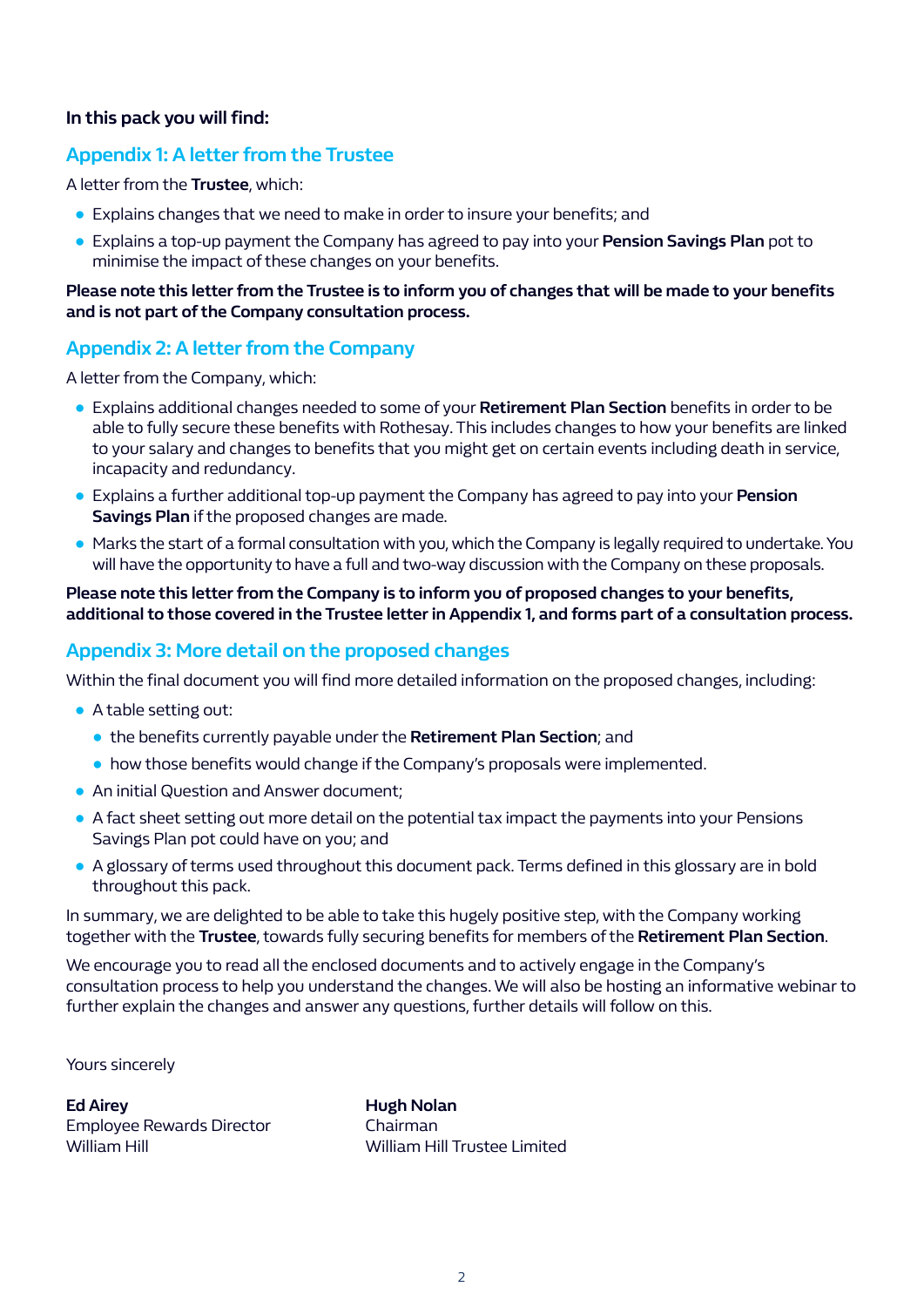# **APPENDIX 1**

Dear [Name],

For a number of years, the **Trustee** has been working closely with William Hill Organization Limited (the "Company") to ensure that your pension benefits under the **Retirement Plan Section** of the William Hill Pension Scheme ("the Scheme") are well protected. You may have read from the previous updates provided by the **Trustee**, the financial position of the Scheme has remained strong, helping the **Trustee** take actions to reduce the various risks to which the Scheme is exposed.

# **Improved security of your benefits**

As a result, on the back of the acquisition of William Hill by Caesars Entertainment Inc. ("Caesars"), the **Trustee** has worked with the Company and Caesars to reduce these risks further and taken a very significant and positive step in protecting your benefits.

We are very pleased to announce that on 28th June 2021 the **Trustee** purchased a bulk annuity policy from Rothesay Life PLC ("Rothesay"), a leading and fully regulated UK life insurance company. This is a type of insurance policy (also known as a "buy-in" policy) and covers all of the remaining non-insured benefits under the **Retirement Plan Section** of the Scheme, and sits alongside a similar policy bought back in 2019 for the majority of pensioner members from Just Retirement Limited ("Just"). This latest policy greatly reduces the Scheme's reliance on the continued financial support of the Company.

A buy-in policy is seen by many as the "gold standard" approach in ensuring the security of members' pension benefits and as a result is often prohibitively expensive. To achieve our aims, we were pleased to work collaboratively with the Company and Caesars, who agreed to put in a further cash injection of almost £10m to enable the buy-in to go ahead.

# **What does this mean for you?**

Aside from the increased protection of your pension benefits, in many respects there will be little immediate change for members. For example, the **Trustee** remains responsible for looking after the Scheme and the day to day administration of the Scheme will still be carried out by Capita.

However, there are some benefits currently provided by the Scheme which are not possible to insure with Rothesay. These benefits fall into two categories which are explained below.

# **Benefits conditional on your continued employment with the Company – Company consultation**

As the Company explains in its letter (see Appendix 2), some of the **Retirement Plan Section** benefits which apply to you are both relatively complex and dependent on you remaining in employment with the Company. These are benefits which Rothesay is not able to insure as they are linked to future Company decisions over which Rothesay does not have any control (e.g. future levels of salary increases, to which your **Retirement Plan Section** pension is currently linked).

The Company is therefore proposing some changes to these benefits and has initiated a formal consultation process with you. More details are included in Appendix 2.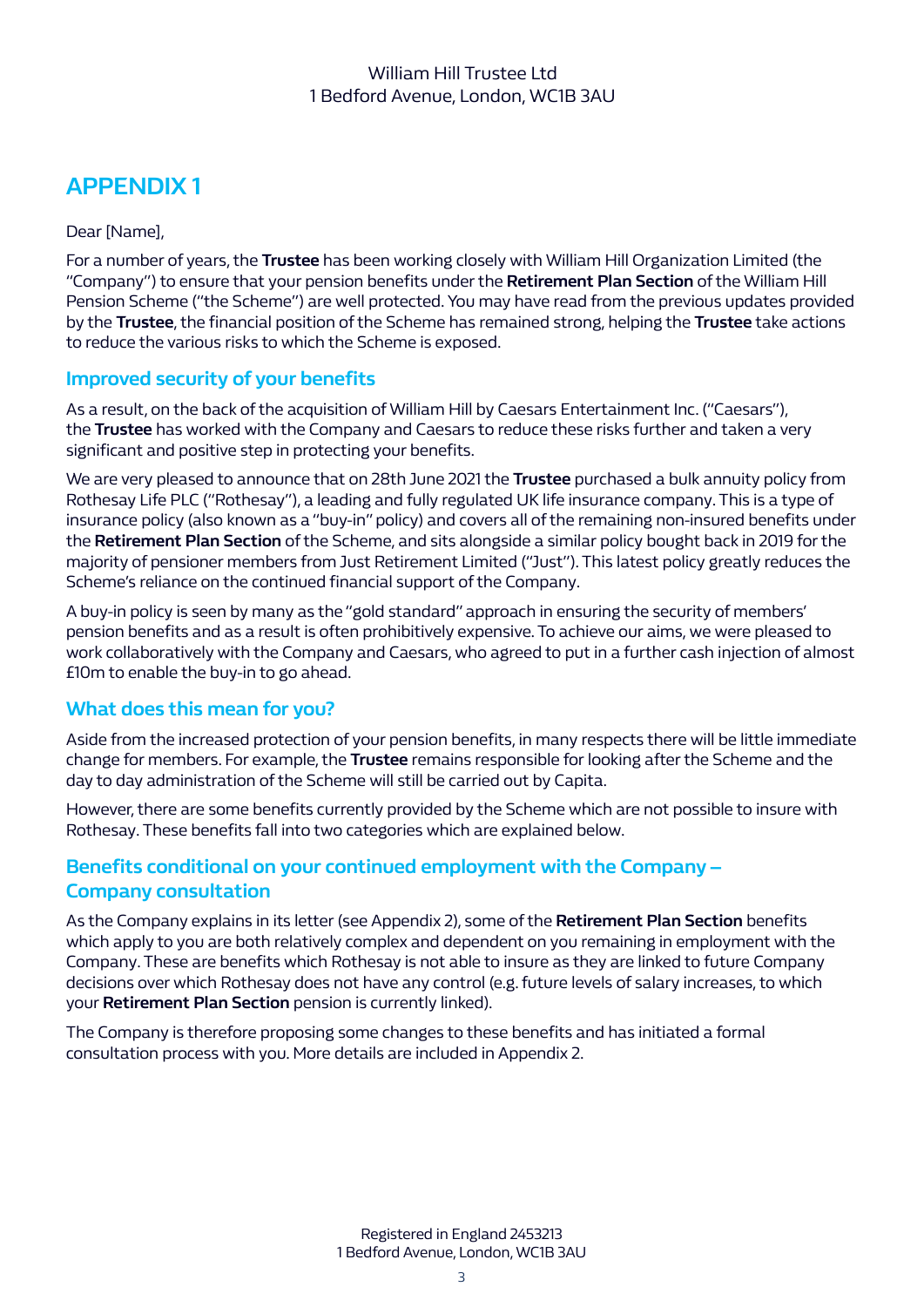# **Benefits in the Pension Savings Plan – Trustee decision**

Currently members like you, with benefits in both the **Retirement Plan Section** and the **Pension Savings Plan**, have some flexibility over the source of the tax-free cash option available to you upon retirement – something which was negotiated by the **Trustee** at the time of the closure of the **Retirement Plan Section**  to future benefit accrual in March 2011. Under this arrangement, you are able to use some or all of your savings in the **Pension Savings Plan** (the **Defined Contribution** Section of the Scheme) to fund your taxfree cash lump sum, which leaves a higher level of pension from the **Retirement Plan Section** (the **Defined Benefit** Section). The maximum amount of **Pension Savings Plan** funds you can use to fund tax-free cash from the **Retirement Plan Section** is currently £131,000.

It was not possible to effectively insure the current link between the **Retirement Plan Section** benefits and the **Pension Savings Plan** benefits as part of the buy-in with Rothesay. This means that going forward, this option will no longer be available. If you have already received a retirement quote that allows for the link between the two benefits, the quote you received will still stand. As such, if you accept your quote before 31st October 2021 you would not receive the top-up payment set out in this letter as you are able to take your retirement benefits on the current basis and are therefore not impacted by this change.

For everyone else, as a result of the required changes we have been working closely with our advisers and the Company to see what we can give to members to make up for the loss of this flexibility. I am delighted to say that **the Company has agreed that a one-off contribution of £X will be made into your account under the Pension Savings Plan. This has been calculated as 20% of your capped Pension Savings Plan fund as at 12 May 2021.** 

**This top-up payment may have adverse tax consequences for some members. More detail is included in this pack. If you think you may experience adverse tax consequences as a result of receiving this top-up then please contact pensions2021@williamhill.co.uk by 31 August 2021. If we do not hear from you by this date, we will make the one-off contribution into your account on or around 31 October 2021.** 

The analysis we have carried out suggested that a relatively small number of members will require a slightly higher level of top-up to protect them against any adverse effect of the changes, so we will provide a slightly higher top-up for those members. This does mean however that even if you do not think you have a tax impact from the 20% top-up amount above, you could be impacted if this payment is slightly higher - if you think you might be impacted, please let us know per the above details.

# **What happens next?**

As mentioned above, the policy with Rothesay will be held by the **Trustee** as an asset of the Scheme for the time being. This means that you will continue to receive pensions and benefit statements from the Scheme in the same way as before.

It is worth noting that the **Trustee** and the Company may decide at some point in the future to convert both the policy purchased from Rothesay and the previous policy held with Just (which covers the majority of the Scheme's current pensioners) into individual annuity policies, which will be assigned to each Scheme member.

This is known as a "buy-out" and would mean that responsibility for providing the benefits promised to members from the **Retirement Plan Section** of the Scheme would pass over to the chosen insurers and the **Retirement Plan Section** would eventually be wound up and discontinued. However, it is worth noting that there are a number of steps which need to be taken before a buy-out can be completed. If the **Trustee** and Company were planning to buy-out, we would write to you with further details at the time.

# **Who can I contact for further information?**

If you have any questions about the contents of this letter, then please contact us at **pensions2021@williamhill.co.uk**.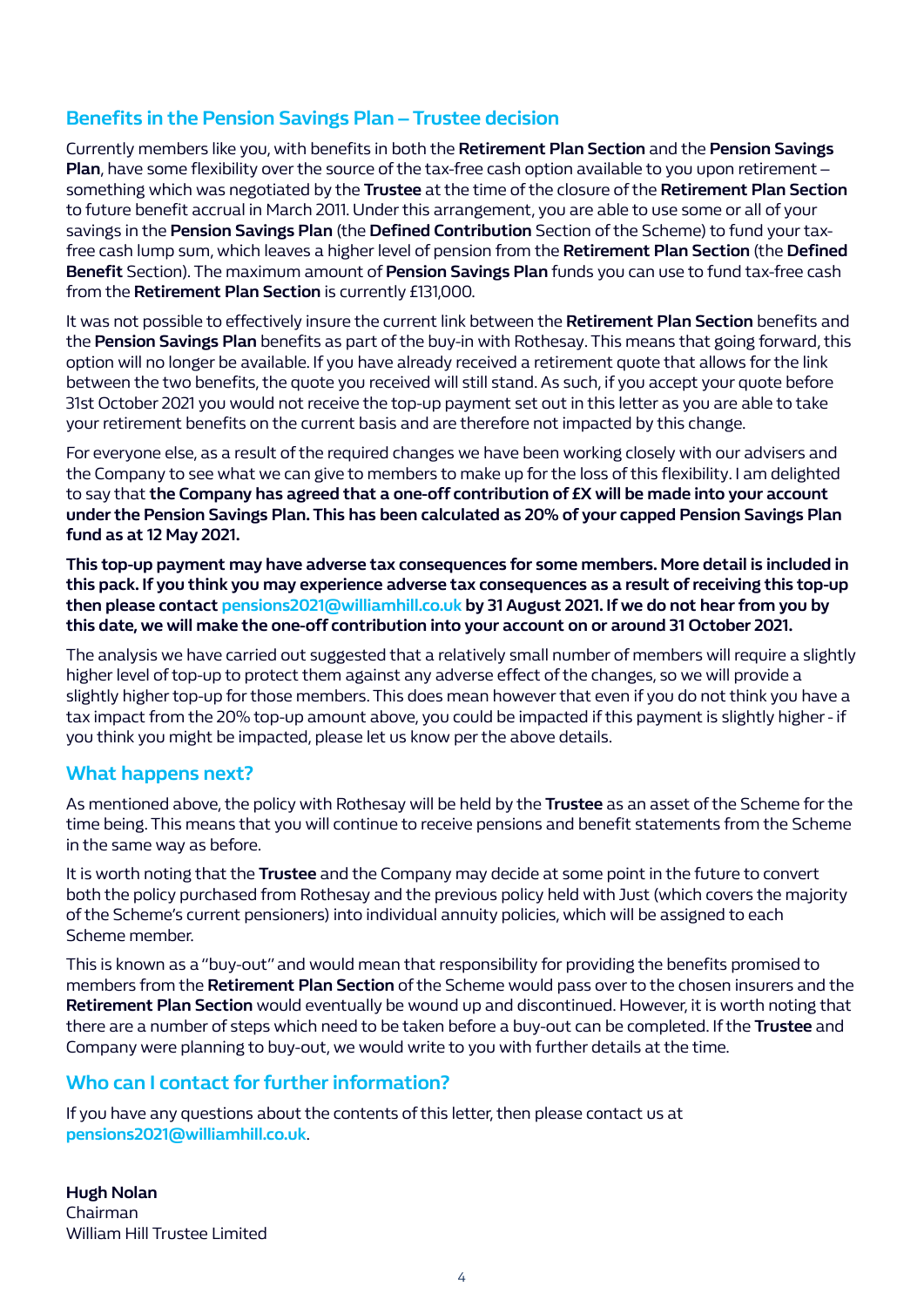

# **APPENDIX 2**

Dear [Name],

#### **Introduction**

As set out in our previous letter, the Company is delighted to have been able to meet the cost of insuring the benefits under the **Retirement Plan Section** of the Scheme with Rothesay Life PLC ("Rothesay"), a regulated UK life insurer specialising in securing these sorts of benefits. The Company and the **Trustee** see this as a hugely positive step as it increases the security of your pension benefits under the **Retirement Plan Section**.

To eventually fully secure the **Retirement Plan Section** benefits, changes to the shape of some of your specific benefits are required. For most of our members, these minor changes will not have a significant impact and the Company is planning to provide compensation where this is most needed. In particular, the Company is proposing to make a payment of [£XX] as a top-up to your **Pension Savings Plan** pot (more detail on this is provided in this letter and you should note that this payment is in addition to that set out in the **Trustee**'s letter).

This letter sets out the Company's proposed changes to your benefits in the **Retirement Plan Section** on which the Company would like your views. This consultation exercise is something we need to do by law and so we are carrying this process out in line with the legal requirements.

To be clear, the changes being made by the **Trustee** are not part of this consultation. The changes being made by the **Trustee** will automatically be applied.

You will receive separate letters from the Company and the **Trustee** if and when the **Retirement Plan Section** benefits have been fully secured with Rothesay, including what the next steps are for the Scheme. As part of this step the insurer would issue you with an individual policy in your name and your benefits would be completely transferred out of the Scheme and over to the insurer. It is this step that leads to the formal break in link between the Company and your benefits and why we are looking at these changes now.

# **The Consultation**

This letter marks the start of a formal consultation with you on the Company's proposal to change some of the benefits currently payable under the **Retirement Plan Section**. The consultation will last for 60 days, ending on 26 September 2021. It is important to note that no decision has yet been made about this proposal. We will be using this consultation to help you fully understand the proposed changes. Please ask questions and share your views with us so we can take them into account before we make any final decisions.

The Company will be engaging with you in a number of ways during the consultation. Firstly, we will be holding a webinar to discuss the proposed changes and to give you the opportunity to ask any questions you have. We know that some of the proposed changes can be difficult to understand, and so we encourage you to join this webinar to help you better understand them. You will receive more details about how to join this webinar in due course.

As the consultation progresses, we will be collating comments and questions received and responding to these in a Q&A document. Initial Q&As are attached at Appendix 3 and this document will be updated periodically throughout the consultation and published on the pensions website **www.williamhillpensions.co.uk**.

You can contact **pensions2021@williamhill.co.uk** to provide comments and feedback on the proposed changes.

**Telephone** +44 (0) 207 612 3000 Address William Hill 1 Bedford Avenue London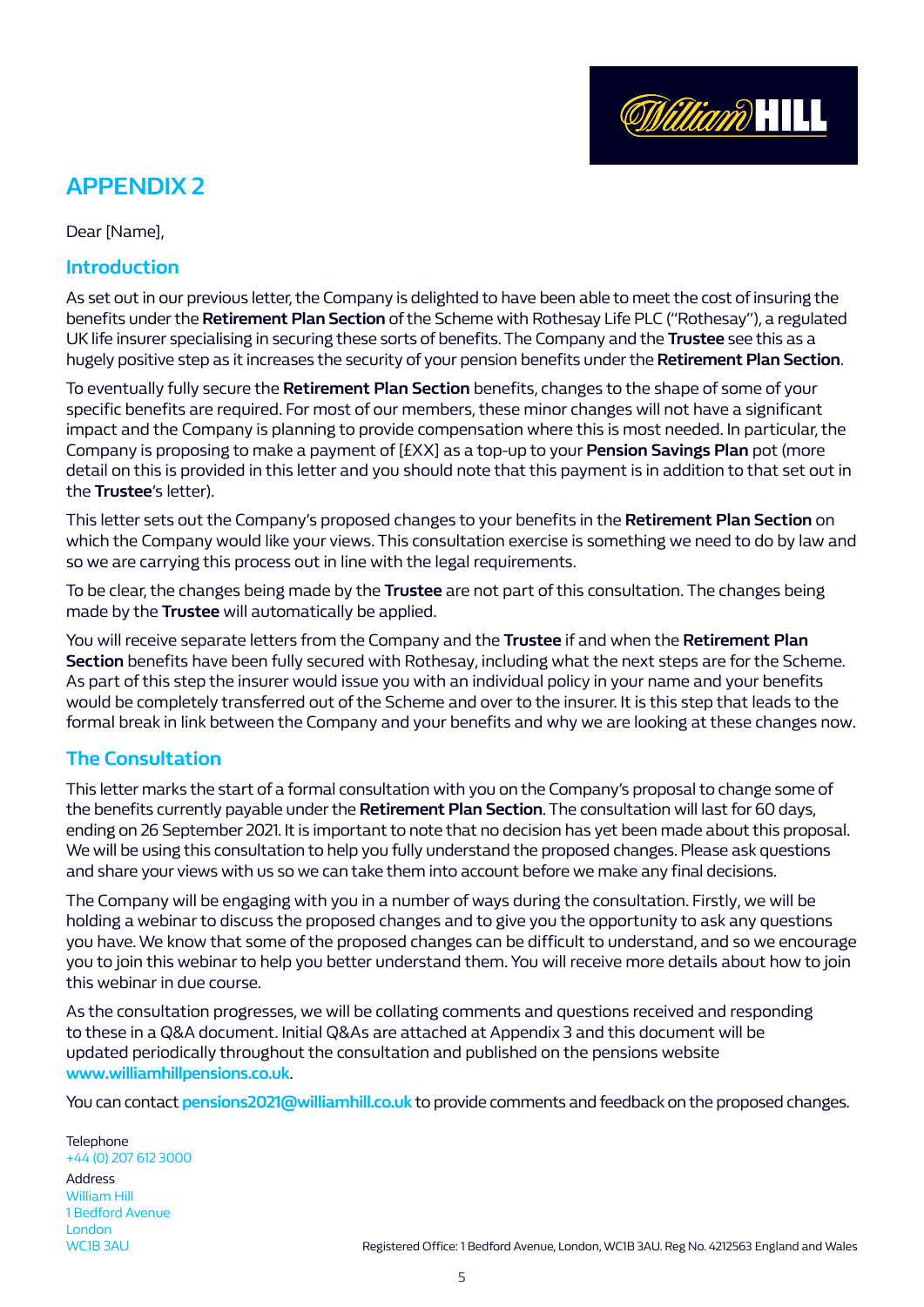# **Recap of previous benefit changes**

Back in 2010, following a review of employee pension benefits, the Company held a consultation with employees and decided to close the **Retirement Plan Section** of the Scheme on 31 March 2011 ("the Closure Date") to the future build-up of pensionable service.

When the closure happened, the Company agreed that, while you remained an employee (and as long as you had not opted-out of the **Retirement Plan Section** of the Scheme), you would be treated favourably compared to employees who had already left or who later left the Company. More specifically, even though you no longer build up future pension in the **Retirement Plan Section**, you still get some benefits which are linked to your continued employment with the Company. These benefits are a continued link between your **Retirement Plan Section** pension and your salary, together with some beneficial ill-health retirement, early retirement on redundancy and death in service benefits. Further details of these benefits are set out in Appendix 3.

## **Proposed changes to benefits under the Retirement Plan Section**

As mentioned above, the Company is working closely with the **Trustee** in relation to ultimately securing all benefits in the **Retirement Plan Section** with Rothesay.

As Rothesay and the Company are separate entities, some of the benefits payable under the **Retirement Plan Section** (as agreed at the Closure Date in 2011) are not the kind of benefits that any insurer will agree to be able to take on efficiently. This is mostly because of the link between members' benefits and their continued employment with the Company. These are benefits that are very complicated and costly for an insurer to manage and so it is not possible to keep providing these benefits if we wish to fully secure the **Retirement Plan Section** with Rothesay.

Therefore, the Company is proposing to make some benefit changes to the **Retirement Plan Section**. If the Company goes ahead with these proposals, they are expected to take effect on 1 November 2021.

There are three changes overall that potentially impact you. The first two changes form part of the Company's consultation:

- **1.** Firstly, the impact of removing the link between your **Retirement Plan Section** pension and your future salary progression.
- **2.** Secondly, a change will also be required to the amount and format of the benefits payable on death-inservice, ill-health retirement and early retirement on redundancy.

The third change does not form part of the Company's consultation and is being made by the Trustee. This is as set out previously in the letter from the Trustee in Appendix 1:

**3.** A technical change in relation to the source of your tax-free cash sum.

Appendix 3 sets out how your benefits from the **Retirement Plan Section** would be affected by the proposals. In essence, the proposals would result in your benefits from the **Retirement Plan Section** being calculated as if you had left employment with the Company on 31 October 2021.

The Company and **Trustee** have agreed to make one-off top-up payments to your **Pension Savings Plan** pot as described on the next page.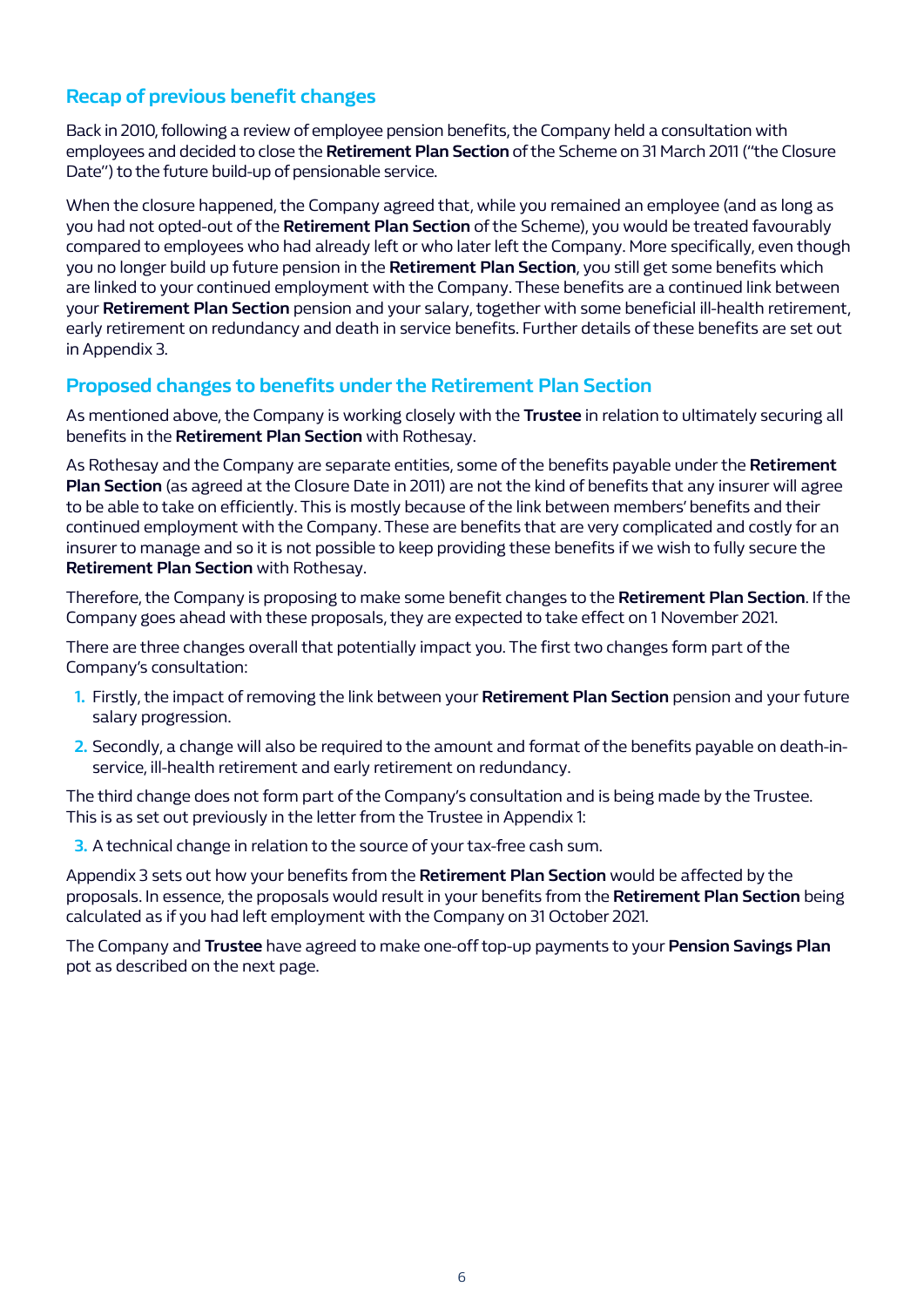# **Top-up payments to your Pension Savings Plan pot**

#### **Top-up payment 1: If the Company's proposal goes ahead**

Some members may be worse off under certain circumstances as a result of the proposed changes. Consequently, the Company is proposing to make the following payment if the changes go ahead:

● You will be provided with a top-up payment into your **Pension Savings Plan** pot of 2% of the value of your **Retirement Plan Section** pension. This amount will be calculated by the **Trustee**'s advisors and, for you, has been estimated to be £[x].

#### **Top-up payment 2: Separation of the Retirement Plan from the Pension Savings Plan as a result of insuring the Retirement Plan Section benefits with Rothesay**

The Company understands that the **Trustee**, having taken specialist advice, has decided to provide you with a one-off top-up payment of £[xxxx] into your **Pension Savings Plan** pot. As is explained in Appendix 1, this is because you will no longer be able to take your tax-free cash sum from the Scheme as a result of insuring your **Retirement Plan Section** benefits with Rothesay. The Company has agreed to cover the cost of this payment. This is explained in more detail in Appendix 1.

**If the Company's proposal goes ahead, the intention is for both of the above two top-up payments to be made by 31 October 2021. Top-up payment 1 is subject to the outcome of the consultation whereas topup payment 2 will be made regardless of the outcome of the consultation.** 

**A top-up payment may have adverse tax consequences for some members. More detail is provided in this pack. If you think that you may incur some additional tax charges as a result of receiving these topups, please contact pensions2021@williamhill.co.uk by 31 August 2021. You can opt-out of receiving all or part of these payments if you think you might be impacted and may wish to speak to a financial adviser if you are unsure.**

# **Summary of key benefit changes if the proposals go ahead**

In the table on the next page, we have summarised the key proposed changes. In Appendix 3 we have set out more detail on your current benefits and how they would change going forward, if the proposals were to go ahead.

As you will see, for most members, we would expect the likelihood of most of these benefits being needed to be very small, but we understand they are still very important benefits to you. This is why the 2% top-up payment, as described above, would be paid to provide compensation for the loss of some of these benefits.

In addition, in most cases members do not currently benefit from the link to salary progression as inflation has been higher than their recent salary growth. As such, this change may not have much, if any, impact on the pension benefit for many members.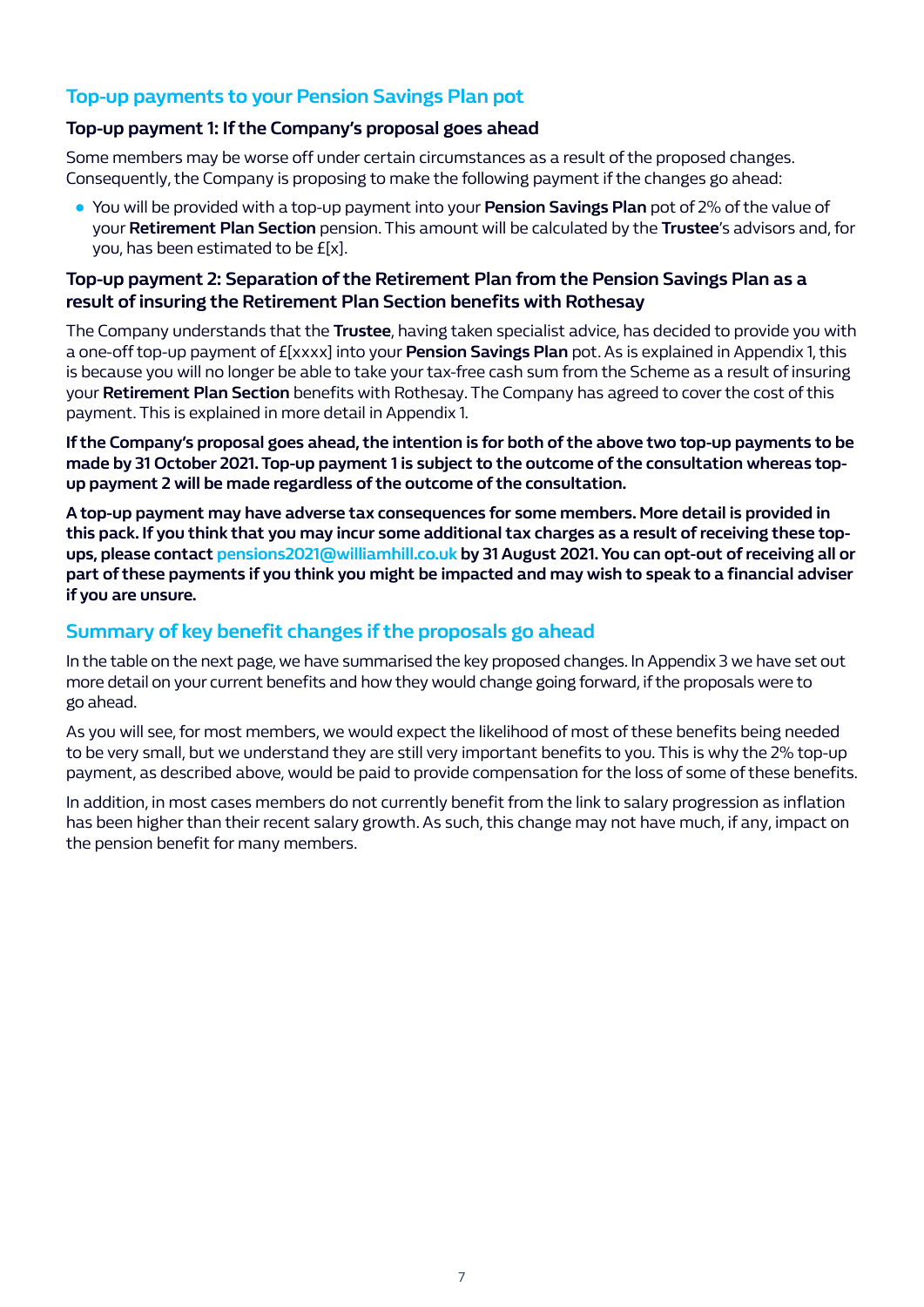| <b>Benefit</b>                                                                                                                | <b>Key changes</b>                                                                                                                                                                                                                                                                                                                                                                                                                                                                                                                                                                                                                                                                                                                                                                                                                                                                                                                                                        |
|-------------------------------------------------------------------------------------------------------------------------------|---------------------------------------------------------------------------------------------------------------------------------------------------------------------------------------------------------------------------------------------------------------------------------------------------------------------------------------------------------------------------------------------------------------------------------------------------------------------------------------------------------------------------------------------------------------------------------------------------------------------------------------------------------------------------------------------------------------------------------------------------------------------------------------------------------------------------------------------------------------------------------------------------------------------------------------------------------------------------|
| <b>How your pension</b><br>increases before<br>retirement -<br>link to salary<br>progression                                  | • Your pension will be calculated based on your pensionable earnings at<br>31 October 2021 and will no longer increase in line with your future salary<br>increases whilst in employment with the Company<br>• Your pension will instead increase from 1 November 2021 in line with inflation<br>(capped at 5% pa) until you retire - for many members inflation has often been<br>higher than salary increases and so this change may have little or no impact on<br>your pension                                                                                                                                                                                                                                                                                                                                                                                                                                                                                        |
| <b>Death-in-service</b><br>i.e. benefits if<br>you die whilst in<br>employment with<br>the Company                            | • A pension would still be paid to your surviving beneficiary and/or any eligible<br>children, but it would be based on your pension at 31 October 2021 instead of<br>what your pension would have been had you lived until retirement<br>The multiple of your salary that is used to calculate the lump sum that would<br>$\bullet$<br>be payable to your surviving beneficiary and/or any eligible children on death<br>in service would double from what it currently is (unless you have opted for a<br>higher level of benefits)                                                                                                                                                                                                                                                                                                                                                                                                                                     |
| <b>Ill-health early</b><br>retirement <i>i.e.</i> if<br>you fall seriously<br>ill whilst in<br>employment with<br>the Company | • A pension would still be paid to you but would be reduced if you retired early,<br>whereas currently if you are not eligible for Group Income Protection, you<br>would be able to take it without a reduction, provided certain criteria are met.<br>You would continue to be eligible for Group Income Protection - as is currently<br>$\bullet$<br>the case for most members, this protection is expected to provide a higher<br>benefit that the ill-health retirement pension                                                                                                                                                                                                                                                                                                                                                                                                                                                                                       |
| <b>Early retirement</b><br>on redundancy                                                                                      | • You would still be able to take a pension early from the Scheme on redundancy,<br>if you were aged between 60 and 63 at the time, but it would be reduced to<br>reflect how many years you are retiring early, whereas currently you would be<br>able to take it without a reduction<br>. In the event you were made redundant before 31 December 2022, and were<br>aged between 60 and 63 at the time, the Company would make an additional<br>redundancy payment to you that is broadly equal in value to the difference<br>between:<br>• the pension that you would have been eligible to take from the Scheme if no<br>changes had been made, and<br>• The reduced pension you would instead be eligible to receive on redundancy.<br>• The idea here is you are broadly no worse off if you are made redundant before<br>31 December 2022 and aged between 60 and 63 at the time, although you will<br>receive a larger cash payment, rather than a larger pension |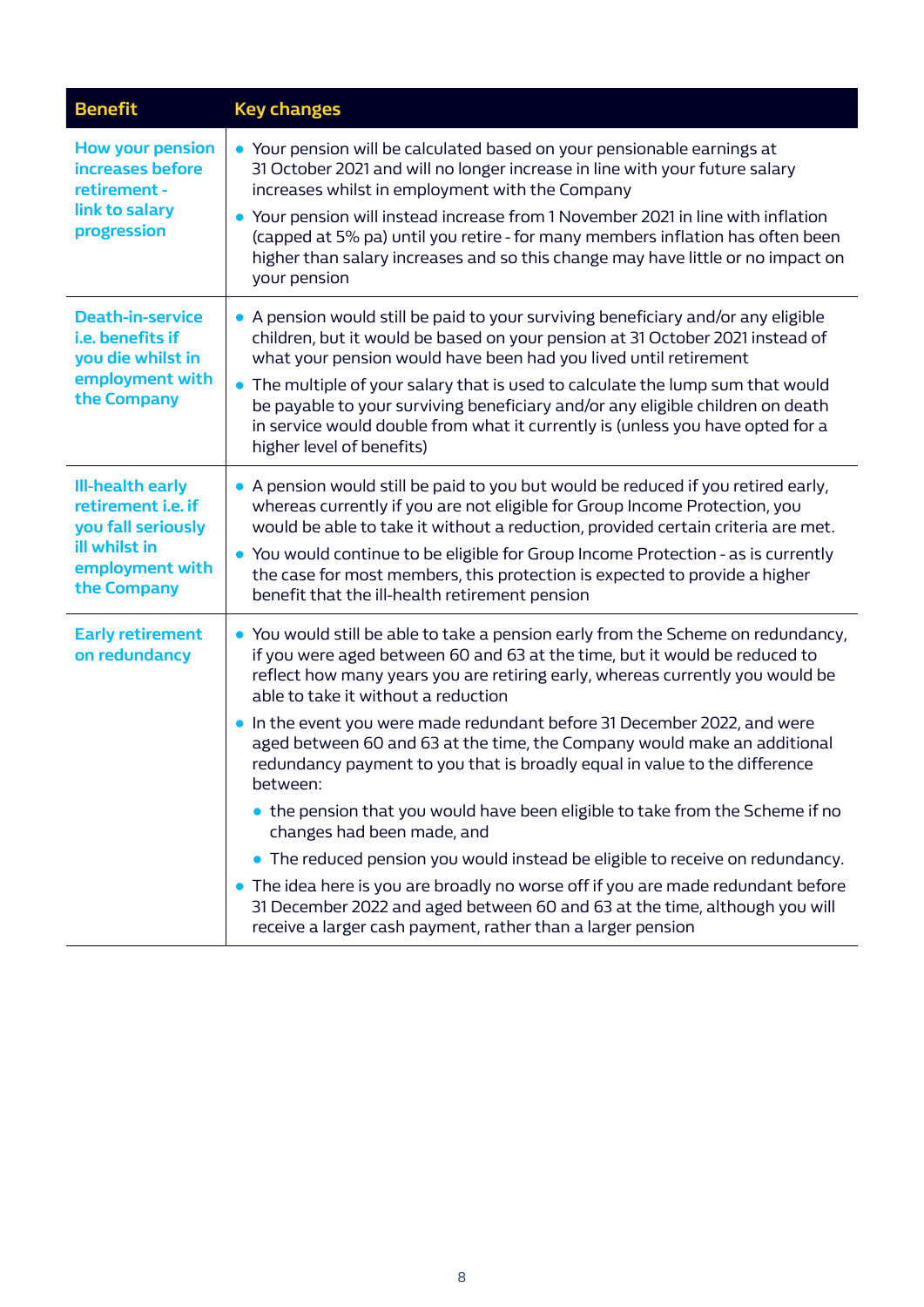## **How would these changes be implemented?**

If the changes go ahead, a change to the Scheme's rules would be needed. This is something to which the **Trustee** would need to consent. The Company has discussed the terms of this proposal with the **Trustee**, and the **Trustee** has confirmed that it would make the changes to the Scheme's rules if the outcome of this consultation is to move forward with the Company's proposals.

#### **Next steps**

We encourage you to take part in this consultation and to provide your views on the proposals. Once the consultation has ended, the Company will take into account the feedback received by members before making any final decisions.

Once the Company has made its decision, you will then receive a further letter detailing the outcome and any next steps you need to take.

As noted above, you can contact **pensions2021@williamhill.co.uk** to provide comments and feedback on the proposed changes.

**Ed Airey** Employee Rewards Director William Hill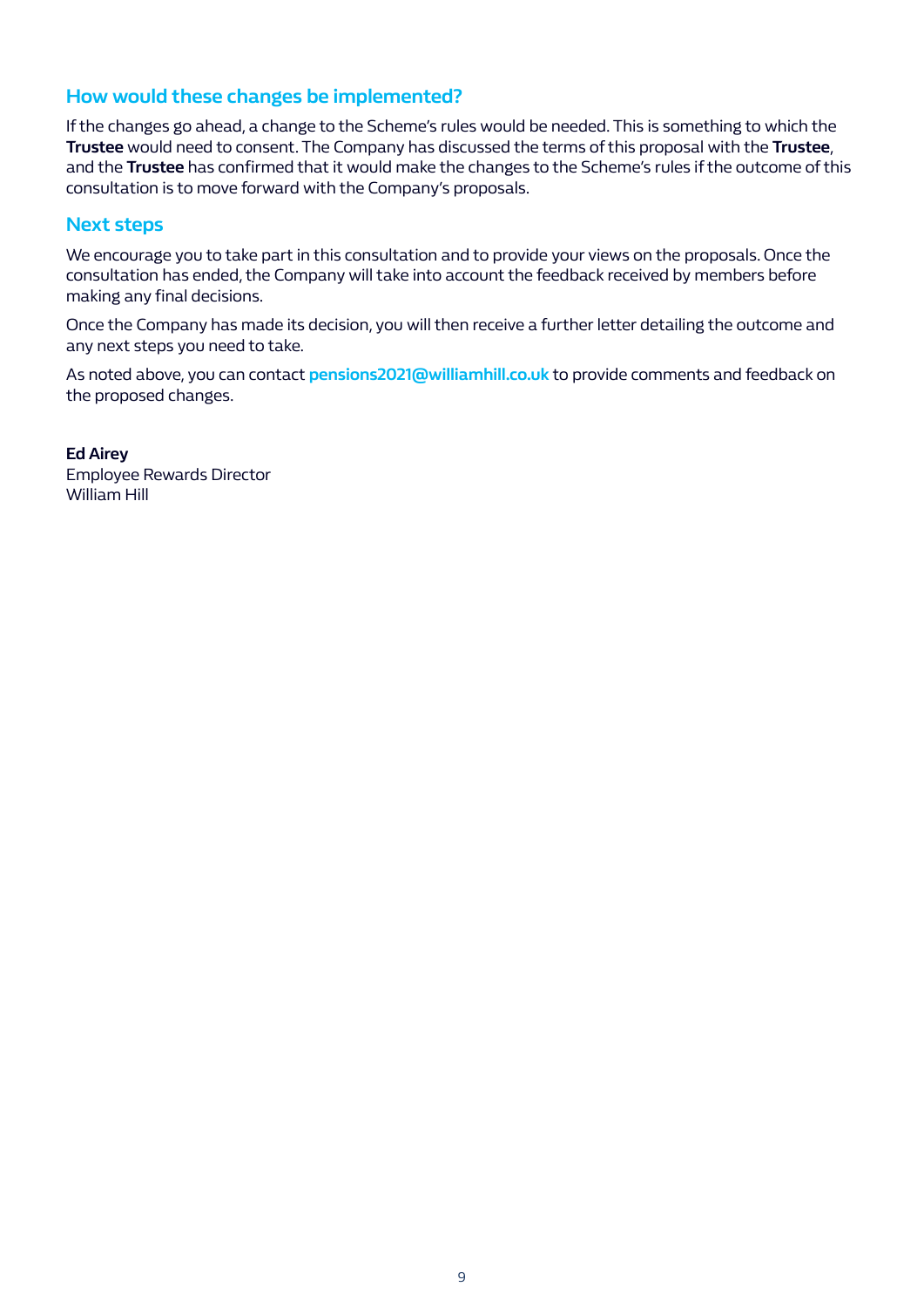# **APPENDIX 3**

# **SCHEDULE OF BENEFITS APPLICABLE TO YOU UNDER THE RETIREMENT PLAN BEFORE AND AFTER THE PROPOSAL (IF IT IS IMPLEMENTED)**

| <b>Benefit</b>                                                                                            | <b>Current benefit as an</b><br>employee of the Company                                                                                                                                                                                                                                                                                                                                          | <b>Proposed change</b>                                                                                                                                                                                                                                 |
|-----------------------------------------------------------------------------------------------------------|--------------------------------------------------------------------------------------------------------------------------------------------------------------------------------------------------------------------------------------------------------------------------------------------------------------------------------------------------------------------------------------------------|--------------------------------------------------------------------------------------------------------------------------------------------------------------------------------------------------------------------------------------------------------|
| <b>How your pension</b><br>increases before<br>retirement                                                 | The retirement pension is based on your<br>pensionable service until 31 March 2011<br>multiplied by a 60th of your pensionable<br>earnings and then increased in line with<br>your annual rate of salary increase until the<br>earlier of the date of leaving employment<br>or date of retirement. The annual increases<br>are subject to a cap of 5% a year.<br>Once you leave the Company your | Your pension will be calculated<br>based on your pensionable<br>salary at 31 March 2011 and<br>then increased in line with the<br>higher of:<br>• the salary increases between<br>31 March 2011 and 31 October<br>2021 (subject to the 5% cap),<br>and |
|                                                                                                           | benefits are increased until they come<br>into payment in accordance with the<br>revaluation requirements under the<br>Scheme rules (broadly increased by CPI<br>over the period subject to 5% a year).                                                                                                                                                                                          | <b>• revaluation</b> requirements<br>under the Scheme rules during<br>that period<br>to give you your pension as at                                                                                                                                    |
|                                                                                                           | This is subject to your pension at<br>retirement not being lower than it<br>would have been had the revaluation<br>requirements under the Scheme rules,<br>applied to your pension between<br>31 March 2011 and the date you retire.                                                                                                                                                             | 1 November 2021.<br>From 1 November 2021, your<br>pension will no longer increase<br>with future salary growth and<br>instead will be increased in line<br>with the statutory revaluation<br>requirements, which is broadly in<br>line with inflation. |
| <b>Early retirement, in</b><br>particular retirement<br>between age 60<br>and age 63 and on<br>redundancy | You can retire between the ages of 55<br>and 63, if the Trustee agrees, but unless<br>the below paragraph applies to you, your<br>pension would be reduced to account for<br>early payment.                                                                                                                                                                                                      | You can retire between the<br>ages of 55 and 63, if the Trustee<br>agrees, but your pension would<br>be reduced to account for<br>early payment.                                                                                                       |
|                                                                                                           | You can retire between the ages of 60<br>and 63, if the Company agrees, without<br>a reduction to your pension for early<br>payment. (The Company does not need to<br>agree if you retire as a result of redundancy<br>or a Company reorganisation).                                                                                                                                             | If you are made redundant by<br>the Company on or before 31<br>December 2022, and you are<br>between age 60 and 63, the<br>Company would make a single<br>cash payment to you that is<br>broadly equal in value to the<br>difference between:          |
|                                                                                                           |                                                                                                                                                                                                                                                                                                                                                                                                  | • the pension that you would<br>have been eligible to take from<br>the Scheme if no changes had<br>been made, and                                                                                                                                      |
|                                                                                                           |                                                                                                                                                                                                                                                                                                                                                                                                  | • the reduced pension you<br>would instead be eligible to<br>receive on redundancy.                                                                                                                                                                    |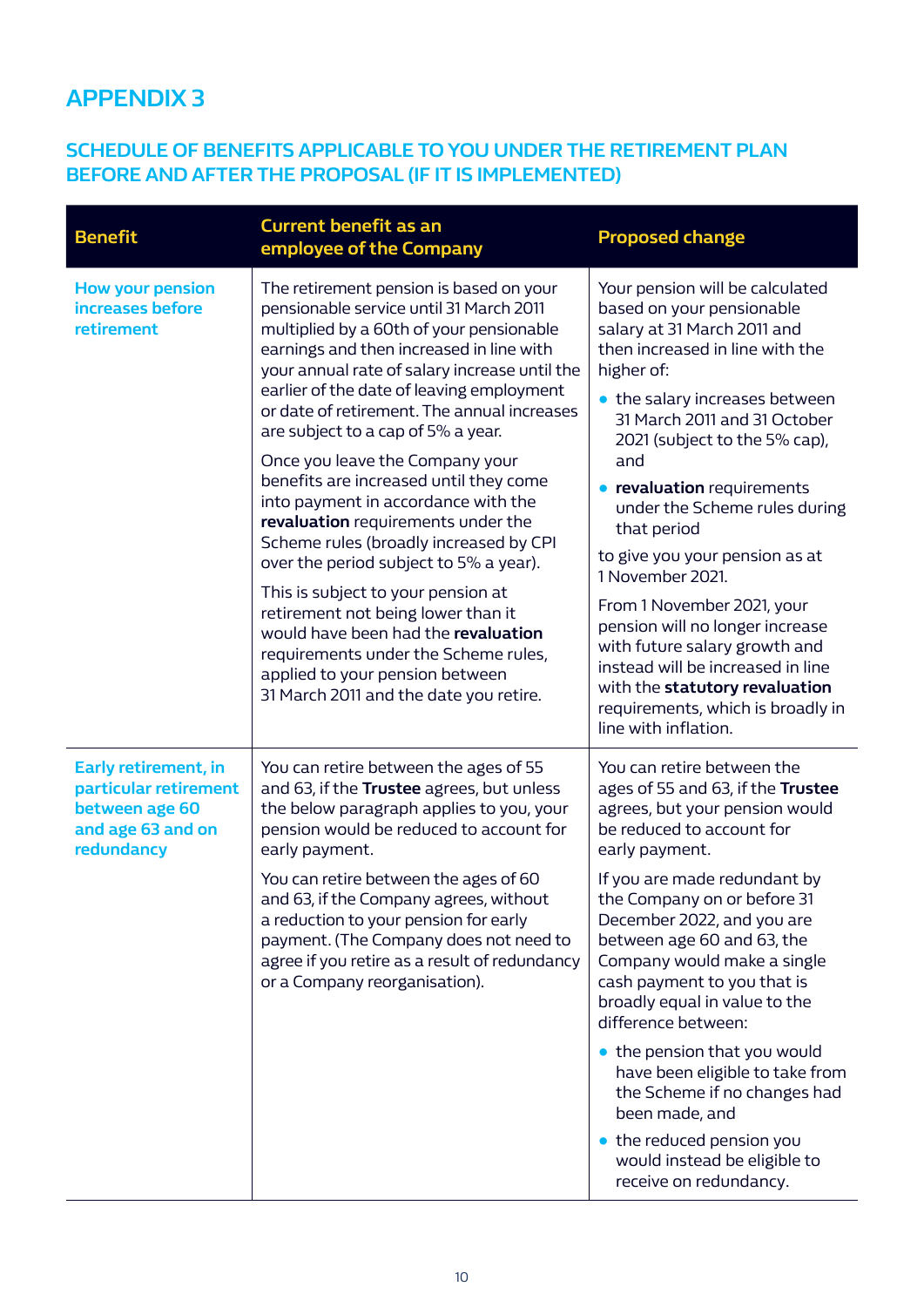| <b>Benefit</b>                                                                                               | <b>Current benefit as an</b><br>employee of the Company                                                                                                                                                                                                                                                                                                                                                                                                           | <b>Proposed change</b>                                                                                                                                                                                                                                                                                                                                                                                                                           |
|--------------------------------------------------------------------------------------------------------------|-------------------------------------------------------------------------------------------------------------------------------------------------------------------------------------------------------------------------------------------------------------------------------------------------------------------------------------------------------------------------------------------------------------------------------------------------------------------|--------------------------------------------------------------------------------------------------------------------------------------------------------------------------------------------------------------------------------------------------------------------------------------------------------------------------------------------------------------------------------------------------------------------------------------------------|
| Ill health early<br>retirement i.e. if you<br>fall seriously ill whilst<br>in employment with<br>the Company | If you are under age 63, and the Company<br>and the Trustee agree that you meet the<br>ill health criteria, you can ask the Trustee<br>to retire early on grounds of ill health<br>(if you are not entitled to any income<br>under the Company's Group Income<br>Protection policy). Your pension would be<br>unreduced and calculated by reference to<br>your current pensionable earnings (and as<br>if your pensionable service ended on the<br>Closure Date). | If you are under age 55 and<br>the Trustee agrees you meet<br>the ill health criteria you can<br>ask the Trustee to retire early<br>on grounds of ill health. Your<br>pension would be in line with the<br>current benefit but reduced to<br>account for early payment.<br>If you are over age 55, then you<br>will be eligible to retire under<br>the normal early retirement<br>terms, with Trustee consent, as<br>described in the row above. |
|                                                                                                              |                                                                                                                                                                                                                                                                                                                                                                                                                                                                   | If you are eligible you may<br>receive a benefit under the<br>Company's Group Income<br>Protection policy.                                                                                                                                                                                                                                                                                                                                       |
| <b>Death-in-service</b><br>lump sum                                                                          | There is an automatic death-in-service<br>lump sum equal to a multiple of your<br>salary at date of death, currently covered<br>by a policy in the name of the Company.                                                                                                                                                                                                                                                                                           | The multiple of salary used<br>to calculate the death-in-<br>service lump sum benefit will<br>be increased to be double the<br>current multiple (unless you have<br>opted for a higher level), whilst<br>you are in employment with the<br>Company. This will be covered<br>via a standalone life assurance<br>scheme.                                                                                                                           |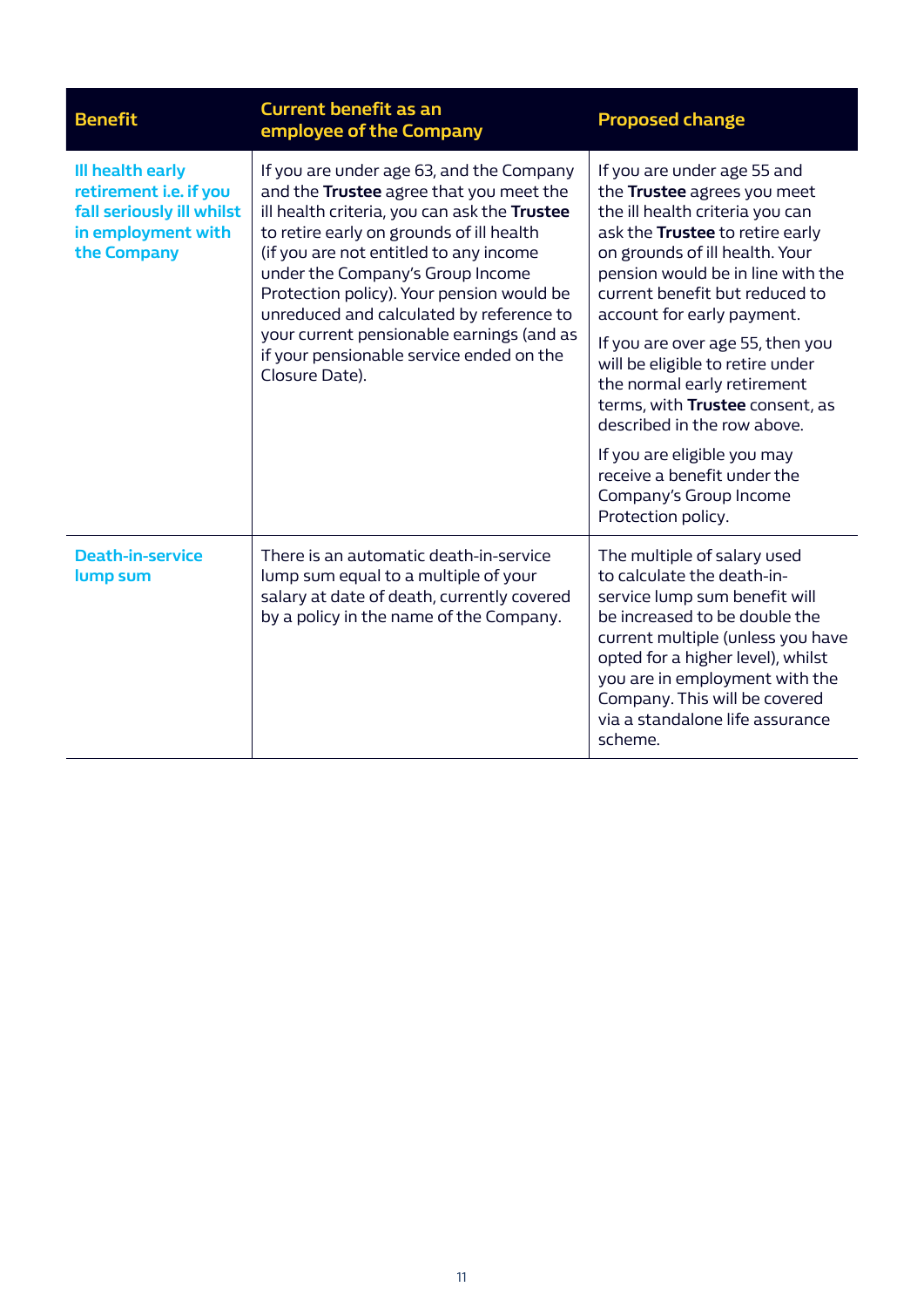| <b>Benefit</b>                                     | <b>Current benefit as an</b><br>employee of the Company                                                                                                                                                                                                                                                                                                                                                                                                                                                                                   | <b>Proposed change</b>                                                                                                                                                                                                                                                                                                                                                                                                                                                                                                                                                      |
|----------------------------------------------------|-------------------------------------------------------------------------------------------------------------------------------------------------------------------------------------------------------------------------------------------------------------------------------------------------------------------------------------------------------------------------------------------------------------------------------------------------------------------------------------------------------------------------------------------|-----------------------------------------------------------------------------------------------------------------------------------------------------------------------------------------------------------------------------------------------------------------------------------------------------------------------------------------------------------------------------------------------------------------------------------------------------------------------------------------------------------------------------------------------------------------------------|
| <b>Death-in-service</b><br><b>Spouse's pension</b> | Your surviving spouse would be entitled<br>to two thirds of your Retirement Plan<br>Section pension for senior/board<br>members or half of your Retirement Plan<br>Section pension for all other members.<br>For this purpose, your pension is<br>calculated by reference to the pensionable<br>service you would have completed had<br>the Retirement Plan Section not closed<br>on 31 March 2011 and had you remained in<br>employment as an active member until<br>age 63, and your pensionable earnings at<br>date of death.          | Your surviving spouse would<br>be entitled to two thirds<br>of your Retirement Plan<br>Section pension for senior/<br>board members or half of<br><b>vour Retirement Plan Section</b><br>pension for all other members<br>but it would be calculated based<br>on pensionable service up to<br>31 March 2011 and revalued until<br>your date of death in line with<br>increases in CPI over the period<br>subject to a cap of 5% a year.<br>As noted above, there will<br>be an increase in your lump<br>sum insurance covered via<br>a standalone life assurance<br>scheme. |
| <b>Death-in-service</b><br><b>Child's pension</b>  | Up to four of your children would be<br>entitled to one-eighth of your Retirement<br>Plan Section pension, to be paid in equal<br>shares / double for senior/board members<br>if no other survivor pension payable.<br>For this purpose your pension is calculated<br>by reference to the pensionable service<br>you would have completed had the<br>Retirement Plan Section not closed on<br>31 March 2011 and had you remained in<br>employment as an active member until<br>age 63, and your pensionable earnings at<br>date of death. | Up to four of your children<br>would be entitled to one-<br>eighth of your Retirement Plan<br>Section pension, to be paid in<br>equal shares, but it would be<br>calculated based on pensionable<br>service up to 31 March 2011 and<br>revalued until your date of death<br>in line with increases in CPI over<br>the period subject to a cap of 5%<br>a year.<br>As noted above, there will<br>be an increase in your lump<br>sum insurance covered via<br>a standalone life assurance<br>scheme.                                                                          |

Please note that the above table is only a brief description of some of the benefits provided under the **Retirement Plan Section** of the Scheme. The only document which definitively sets out your benefits is the Scheme's governing **Trust Deed and Rules** which can be found at **[Home | William Hill Pension Plan](https://www.williamhillpensions.co.uk/)**  (**[williamhillpensions.co.uk](https://www.williamhillpensions.co.uk/)**) and, in the event of any conflict, the **Trust Deed and Rules** will apply.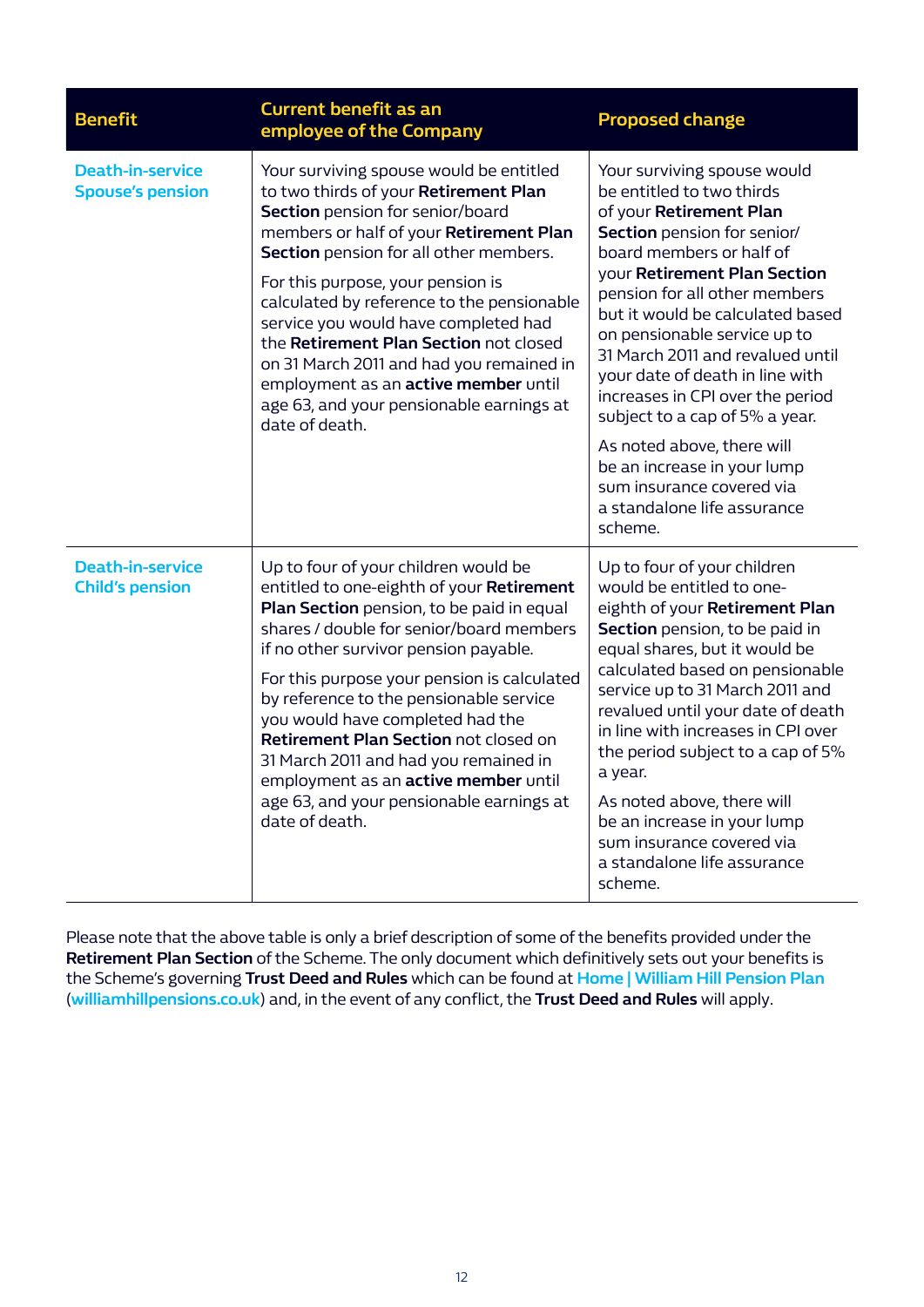# **Q&As**

The purpose of these Q&As is to help you understand the Company's proposals.

Please read this document carefully. If you have any further questions or need more support on the consultation, you can contact **pensions2021@williamhill.co.uk**.

# **1. What are the key dates in relation to this consultation?**

| <b>Date</b>                           | What is going to happen                                                                                                               | What do you need to do?                                                                                              |
|---------------------------------------|---------------------------------------------------------------------------------------------------------------------------------------|----------------------------------------------------------------------------------------------------------------------|
| <b>Week</b><br>commencing<br>26 July  | Start of formal 60-day consultation period                                                                                            | Consider the Company's<br>proposal in Appendix 2<br>and direct any questions<br>or feedback to the address<br>above. |
| <b>Early August</b>                   | Member information webinar to explain the<br>changes and the consultation in more detail<br>(further details to follow)               |                                                                                                                      |
| <b>August and</b><br><b>September</b> | Q&As will be refreshed with additional questions<br>answers based on your queries. These will be<br>available on the pensions website |                                                                                                                      |
| <b>26 September</b>                   | End of the consultation period. Company to begin<br>reflecting on feedback and comments received<br>during consultation               |                                                                                                                      |
| By the end of<br><b>September</b>     | Consultation outcome communicated to you by<br>the Company                                                                            |                                                                                                                      |
| <b>By 31 October</b>                  | DC top-up payments are made to your Pensions<br>Savings Plan pot (where applicable)                                                   |                                                                                                                      |
| <b>1 November</b>                     | If decided as appropriate based on the<br>consultation, Company's proposed benefit<br>changes are made                                |                                                                                                                      |

#### **2. What is the Company's proposal?**

The Company is proposing that certain benefit changes are made so that all benefits under the **Retirement Plan Section** can, in time, be fully secured with Rothesay Life PLC, a regulated UK life insurer, through the purchase of individual policies.

#### **3. Why are these changes being proposed?**

Securing **defined benefit** pension liabilities (such as those provided under the **Retirement Plan Section**) with an insurer is the long-term target for many pension scheme employers and trustees. This is because moving **defined benefit** pension liabilities away from an employer means members are no longer dependent on the financial stability of the employer sponsoring that scheme. Insurance companies are subject to a highly regulated regime with various financial safeguards in place, thereby providing a high degree of financial security for pension benefits. Securing benefits with an insurance company is usually very costly, but the Company, supported by Caesars, has been able to fund the cost of securing the **Retirement Plan Section** benefits in this way.

As the insurer and the Company are separate, some of the benefits payable under the **Retirement Plan Section** (as agreed at the Closure Date in 2011) are not the kind of benefits that Rothesay, the chosen insurer, will agree to manage going forwards if we fully insure the **Retirement Plan Section** benefits with them. This is primarily due to the link between members' benefits and their salary increases while they continue in employment with the Company. In order for Rothesay to fully insure the benefits, those members who are still employed by the Company would need to become "deferred" members of the **Retirement Plan Section deferred members'** benefits are not linked to continued employment with the Company.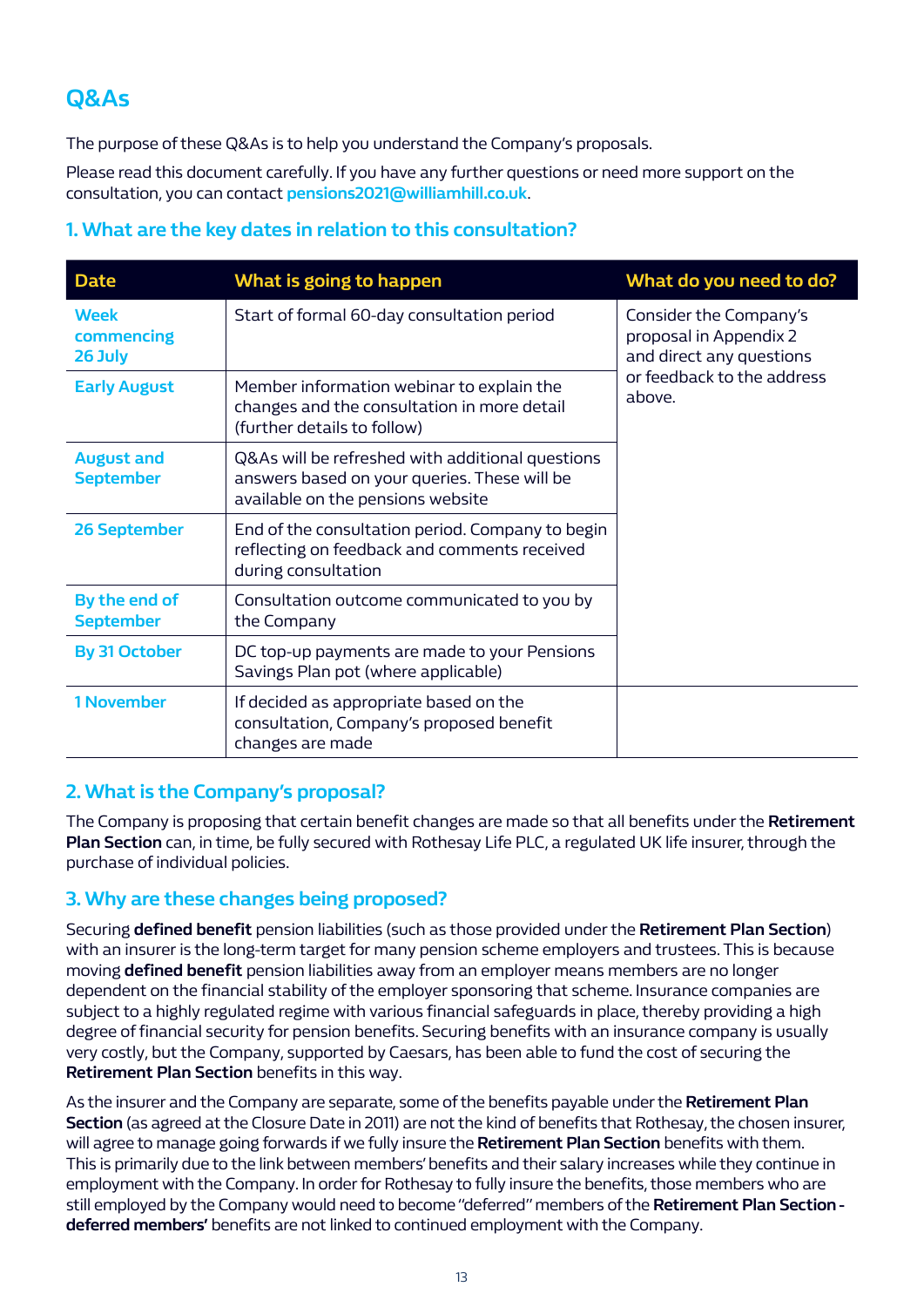# **4. Can I still take early retirement in relation to my benefits under the Retirement Plan Section?**

Yes- you would be able to take early retirement subject to **Trustee** consent on eligibility and any appropriate reduction under the rules of the Scheme.

#### **5. How do I raise a question or make a representation about the proposed changes?**

You can raise questions in the forthcoming webinars or via the dedicated email address: **pensions2021@williamhill.co.uk**

As the consultation progresses, the Company will be collating comments and questions received and will be adding new questions and answers to this Q&A document.

#### **6. Where can I find a financial adviser?**

You can find an Independent Financial Adviser (IFA) at **[www.unbiased.co.uk](http://www.unbiased.co.uk)**.

#### **7. Where can I get independent information and support?**

| The Pensions Advisory Service ("TPAS"),<br>who provide free, independent and impartial<br>information and guidance about pensions | <b>Money and Pensions Service</b><br>120 Holborn<br>London<br>EC1N <sub>2TD</sub><br>0800 011 3797<br>www.pensionsadvisoryservice.org.uk |
|-----------------------------------------------------------------------------------------------------------------------------------|------------------------------------------------------------------------------------------------------------------------------------------|
| The Pensions Regulator, who regulates UK<br>workplace pensions                                                                    | www.thepensionsregulator.gov.uk                                                                                                          |
| <b>Money Advice Service</b>                                                                                                       | enquiries@maps.org.uk<br>0800 138 7777<br>www.moneyadviceservice.org.uk                                                                  |
| <b>PensionWise</b>                                                                                                                | contact@pensionwise.gov.uk<br><b>Pension Wise</b><br>PO Box 10404<br>Ashby de la Zouch<br>Leicestershire<br><b>LE65 9EH</b>              |
|                                                                                                                                   | www.pensionwise.gov.uk                                                                                                                   |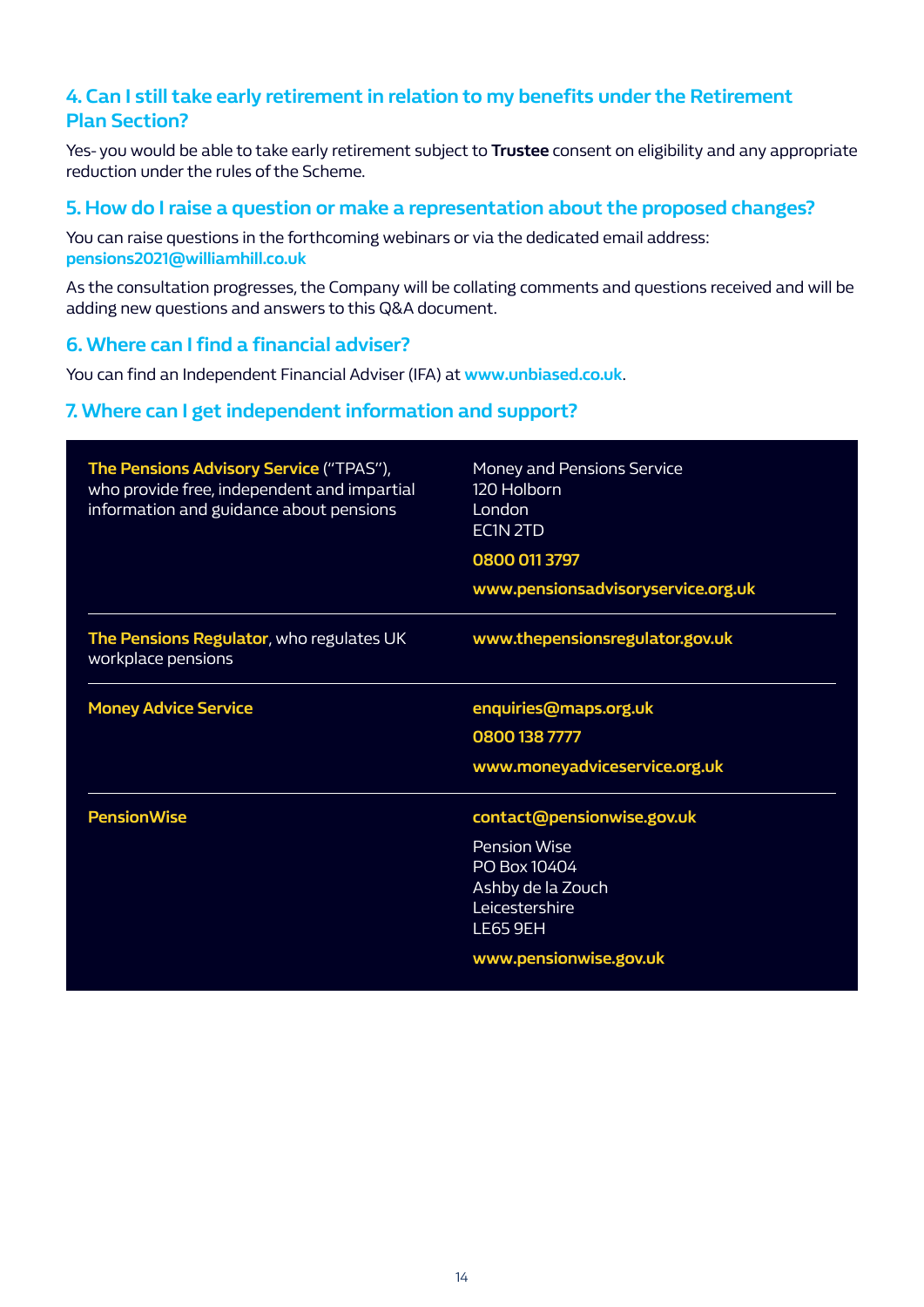# **8. How will the change to the salary link affect me?**

#### **Current benefit**

Currently, your pension is based on your service until 31 March 2011 and your pensionable earnings when you retire (or date of leaving employment, if earlier). The annual increases in your pensionable earnings are subject to a cap of 5% a year.

This is subject to your pension at retirement not being lower than it would have been had the **revaluation** requirements, as required under the Scheme rules, applied to your pension between 31 March 2011 and the date you retire (or the date on which you leave the Company's employment, if earlier). The illustration below summarises this.

If you leave employment, your pension increases in line with the **revaluation** requirements under the Scheme rules until the point at which you retire.



#### **Benefit after change**

Following the change, if it goes ahead, your pension as at 1 November 2021 will be calculated based on your pensionable earnings at 31 October 2021, or, if greater, your pension as at 1 November 2021 increased in line with **revaluation** requirements under the Scheme rules during that period from 31 March 2011 to 31 October 2021. In effect, your pension as at 1 November 2021 is calculated as though no changes have been made.

From 1 November 2021, your pension will no longer increase with future salary growth and instead will be increased in line with the **revaluation** requirements set out in the rules of the Scheme.

As a result of losing the link to future salary increases, the Company is proposing to provide a one-off DC top-up payment to your **Pension Savings Plan** pot. The illustration below summarises this.



closure

Pension now



based on deferred revaluation



salary link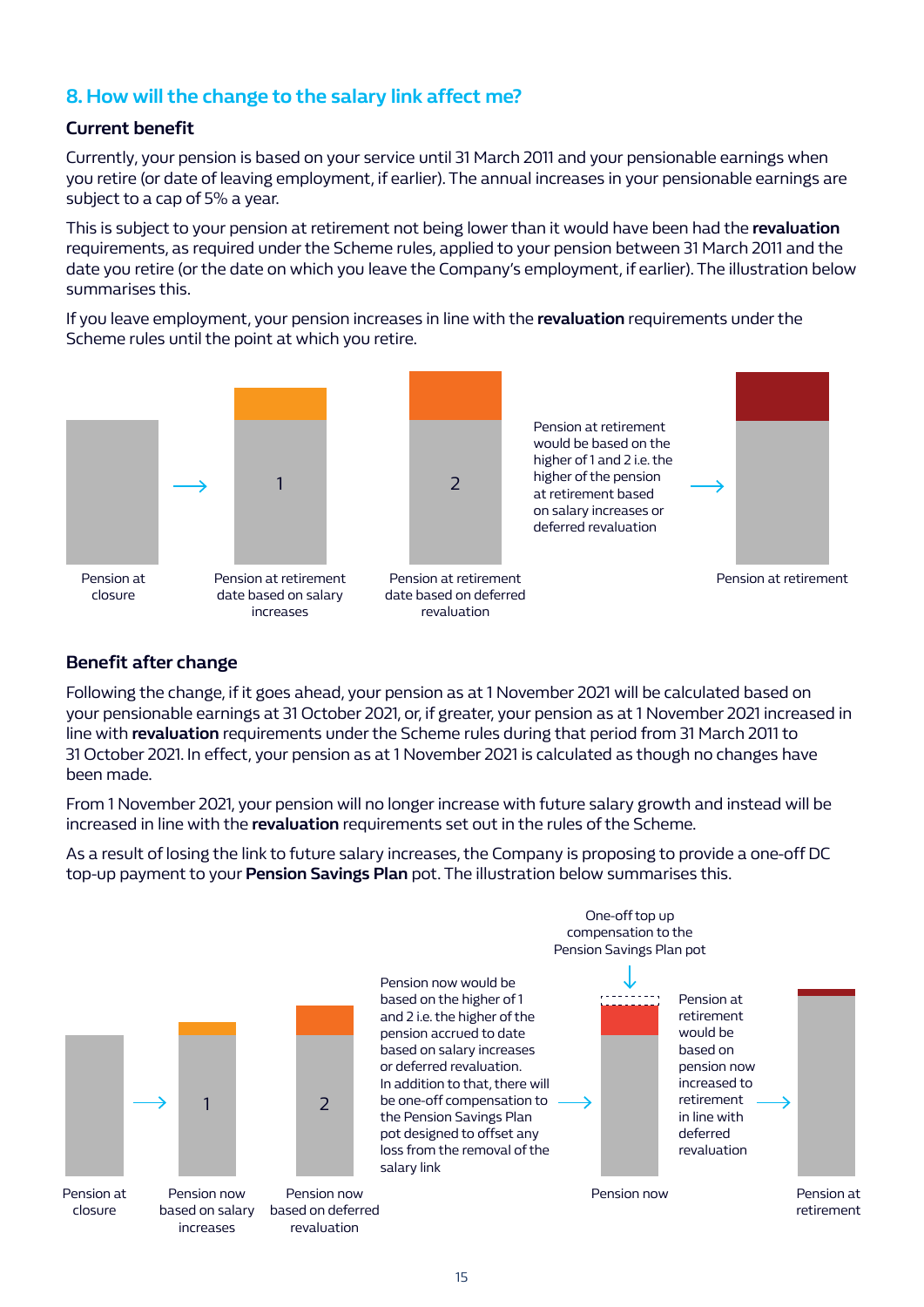# **FACTSHEET – PENSIONS TAX**

This fact sheet sets out some further details relating to the current UK pensions tax regime. It will only be relevant to you if you:

- expect to breach the Annual Allowance in the 2021/22 tax year; or
- expect to breach the Money Purchase Annual Allowance in the 2021/22 tax year; or
- have total pension benefits in excess of the Lifetime Allowance; or
- have a protected Lifetime Allowance.

We are not permitted to provide you with tax advice and this fact sheet should not be considered as such. If you think you may need tax advice, then you are responsible for taking this separately yourself.

#### **IN BRIEF**

You may need to take action to protect your tax position if any of the following apply:

- Your pension savings this tax year (including top-ups) will exceed £40,000 (lower limits can apply for anyone with income over £200,000).
- You have already accessed some of your pension savings on a flexible basis since 2015.
- Your total pension savings are over £1,000,000.
- You have previously applied for Lifetime Allowance Protection from HMRC.

#### **Background**

The current UK pensions tax regime dates back to 6 April 2006, although it has been amended several times since then. Two key parts of the tax rules are the Annual Allowance and the Lifetime Allowance.

In broad terms, the Annual Allowance limits how much tax relief on pensions savings you can get in any given tax year and is measured annually, whereas the Lifetime Allowance limits the overall amount of pensions savings you can make with tax benefits and is assessed when you start taking your benefits. You can make pension savings above these limits but the tax relief on those extra savings is effectively reclaimed by HMRC through an additional tax charge.

#### **Annual Allowance**

The standard Annual Allowance is currently £40,000. However, there are some exceptions:

- A lower Tapered Annual Allowance may apply to people with a total UK taxable income (ignoring the value of any pension savings) of over £200,000 (for tax years 2020/21 onwards<sup>1</sup>). The Tapered Annual Allowance may be as low as £4,000 where total UK taxable income plus the value of any pension savings in the tax year exceeds £312,000;
- You can carry forward unused Annual Allowance from the previous three tax years and combine this with your Annual Allowance for the current tax year; and
- A separate and lower Money Purchase Annual Allowance of £4,000 will apply to the money purchase savings of people who have accessed their pensions savings on a flexible basis<sup>2</sup> since 5 April 2015.

<sup>1</sup> For tax years 2016/17 to 2019/20 inclusive the Tapered Annual Allowance might have applied to those with total UK taxable income of more than £110,000. The minimum Tapered Annual Allowance in these tax years could have been £10,000 if total UK taxable income plus the value of pension savings exceeded £210,000.

<sup>2</sup> For example, by commencing a flexible pension drawdown facility or cashing out a Money Purchase benefit for a single taxable lump sum.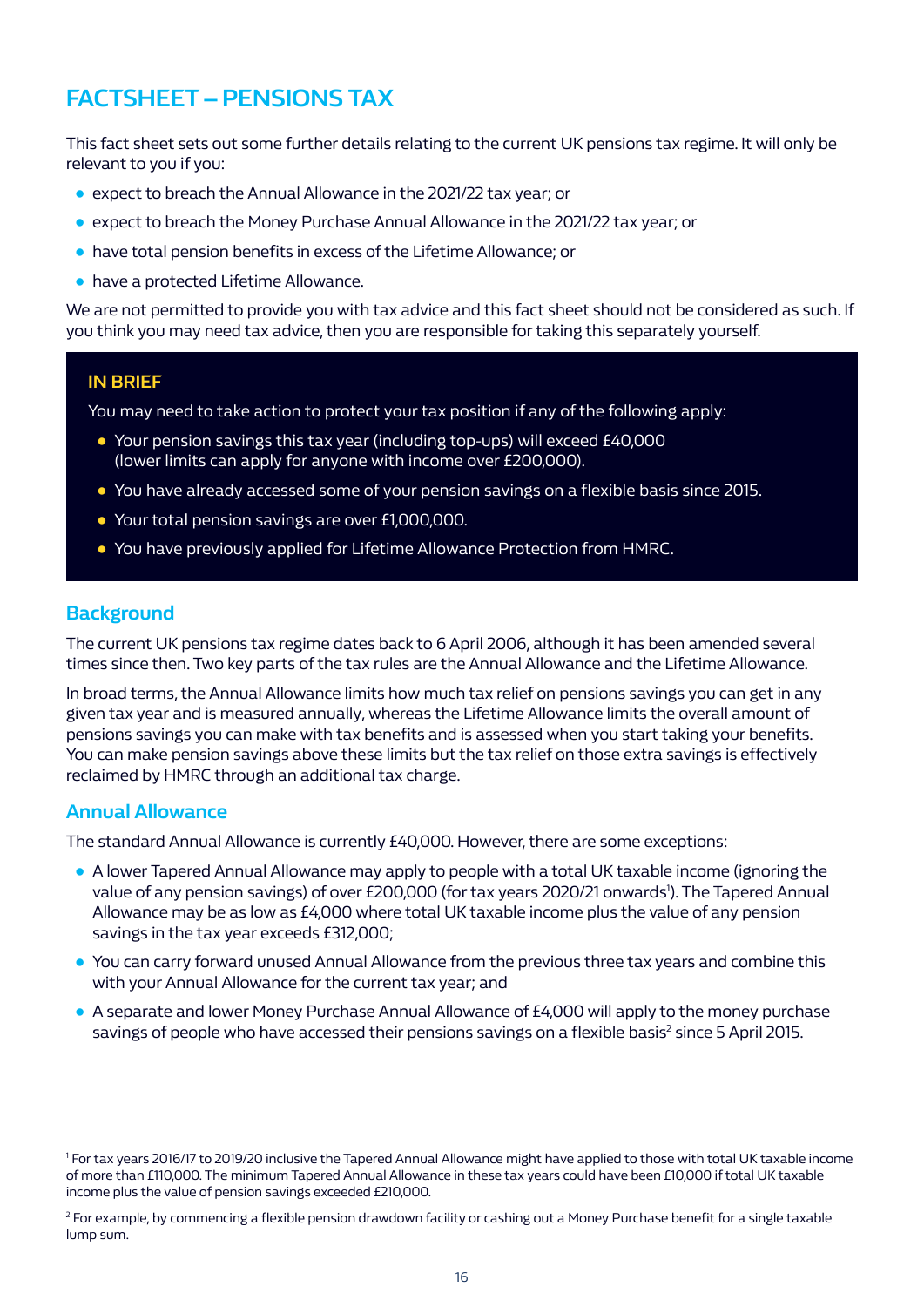The top-up to your **Pension Savings Plan** pot explained in our earlier letters will be included in the value of your total pensions savings for this tax year and will therefore be counted in the assessment against your Annual Allowance for the 2021/22 tax year.

**If you believe you may breach the Annual Allowance (or Money Purchase / Tapered Annual Allowance if applicable) for the 2021/22 tax year as a result of the top-up and do not have sufficient carry forward, then please let us know so that we can work with you to help sort this out.**

## **Lifetime Allowance**

The top-up to your **Pension Savings Plan** pot will be included in the test against the Lifetime Allowance when you come to draw benefits from your **Pension Savings Plan** pot.

The standard Lifetime Allowance is currently £1,073,100. If your total pension savings exceed this amount, then you might end up paying additional tax. The check on whether this applies includes all your pension schemes and benefits (except the State Pension), with the value of any **Defined Benefit** pensions usually calculated as 20 times the amount of the pension.

#### **Please let us know if you have total pension savings over the Lifetime Allowance.**

## **Protected Lifetime Allowance**

Some members may have a higher protected Lifetime Allowance if they have applied for, been granted and kept various **forms** of Lifetime Allowance protection in the past.

You will only have a protected Lifetime Allowance if you have specifically applied for it. If you have successfully applied for Lifetime Allowance protection, then you should have received confirmation from HMRC. Lifetime Allowance protection comes in various forms which are listed below:

- Primary Protection
- Enhanced Protection
- Fixed Protection 2012, 2014, 2016; and
- Individual Protection 2014, 2016.

**Under HMRC rules, the top-up to your Pension Savings Plan pot explained in our earlier letters could have adverse tax implications for members with certain forms of Lifetime Allowance protection, specifically Enhanced Protection or any of the Fixed Protections.**

**If you have either Enhanced or one of the Fixed Lifetime Allowance protections, it is therefore very important that you respond to this letter so that we are aware of your pensions tax position and can take appropriate action to help ensure that the Lifetime Allowance protection you have obtained is not jeopardised.**

When writing, please confirm the following details:

- **The type of Lifetime Allowance protection you have been given;**
- The value of your protected Lifetime Allowance;
- A protection notification number:
- A scheme administrator reference; and
- The application date.

Contact Details **pensions2021@williamhill.co.uk**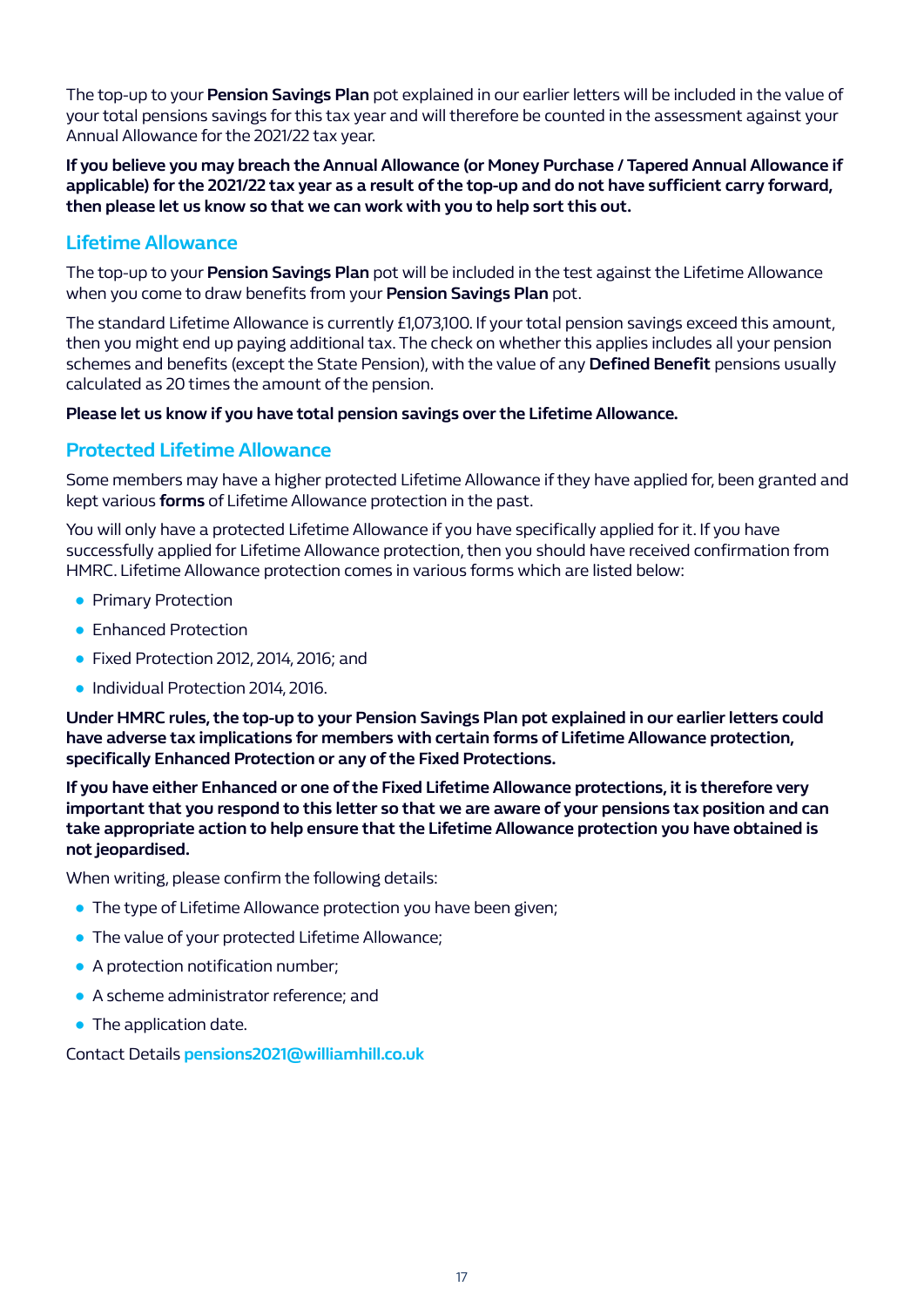# **GLOSSARY**

| <b>Term</b>                              | <b>Explanation</b>                                                                                                                                                                                                                                                                                                                                                                                                                                                                |
|------------------------------------------|-----------------------------------------------------------------------------------------------------------------------------------------------------------------------------------------------------------------------------------------------------------------------------------------------------------------------------------------------------------------------------------------------------------------------------------------------------------------------------------|
| <b>Active member</b>                     | A member that retains an ongoing link between their pension benefits from<br>the Retirement Plan Section and their continued employment with the<br>Company. Members who were active members in the Retirement Plan<br>Section on the Closure Date and remain employed by the Company after<br>the Closure Date retained a continued link between their Retirement Plan<br>Pension and their salary, together with some beneficial early retirement and<br>death benefits.        |
| <b>Defined Benefit</b>                   | An arrangement which promises members a defined level of benefit based on<br>a percentage of the member's salary on death or retirement and how long the<br>member has been an active member. Also referred to as final salary benefits.                                                                                                                                                                                                                                          |
| <b>Defined Contribution</b>              | An arrangement where the benefits payable to a member are calculated by<br>reference to contributions paid into the scheme or arrangement in respect of<br>that member, increased by the investment return achieved. Also referred to as<br>money purchase benefits.                                                                                                                                                                                                              |
| <b>Deferred member</b>                   | A member whose pension benefits have no link to continued employment<br>with the Company. A deferred member's pension benefit is calculated at the<br>date of leaving employment and revalued (increased) between the date of<br>leaving employment and the date the pension comes into payment.                                                                                                                                                                                  |
| <b>Pension Savings Plan</b>              | The defined contribution section of the Scheme.                                                                                                                                                                                                                                                                                                                                                                                                                                   |
| <b>Retirement Plan</b><br><b>Section</b> | The defined benefit section of the Scheme.                                                                                                                                                                                                                                                                                                                                                                                                                                        |
| <b>Revaluation</b>                       | The increase of member benefits between leaving service and drawing<br>pension benefits.                                                                                                                                                                                                                                                                                                                                                                                          |
| <b>Statutory revaluation</b>             | Statute requires pension schemes to revalue the deferred benefits of early<br>leavers over the period of deferment by a minimum level when they draw their<br>benefits. The aim is to provide some protection to members' deferred benefits<br>from the impact of inflation over the period of deferment. The Scheme rules<br>set out the rate of revaluation for the Scheme's benefits, which must be at<br>least as much as the statutory minimum prescribed by the Government. |
| <b>Trust Deed and Rules</b>              | A legal document setting out the rules of the Scheme including details of the<br>Scheme's benefits and procedures the Trustee and/or Company must follow.                                                                                                                                                                                                                                                                                                                         |
| <b>Trustee</b>                           | William Hill Trustee Limited. The Trustee is legally responsible for holding<br>and managing the assets of the Scheme and is legally bound by the Scheme's<br>Trust Deed and Rules and by pensions legislation.                                                                                                                                                                                                                                                                   |